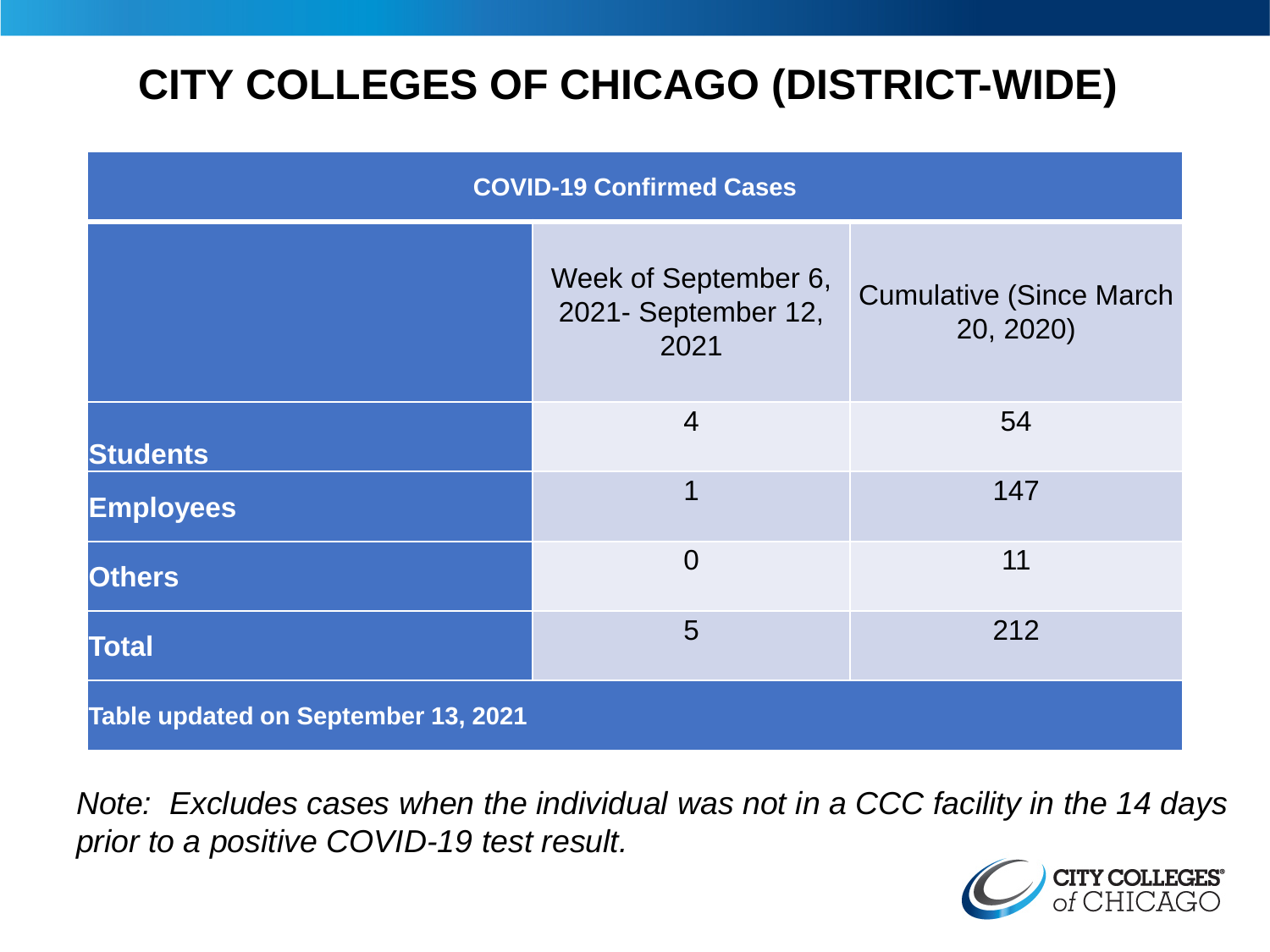## **DALEY COLLEGE**

| <b>COVID-19 Confirmed Cases</b>     |                                                     |                                              |
|-------------------------------------|-----------------------------------------------------|----------------------------------------------|
|                                     | Week of September 6,<br>2021- September 12,<br>2021 | <b>Cumulative (Since March)</b><br>20, 2020) |
| <b>Students</b>                     | 1                                                   | 2                                            |
| <b>Employees</b>                    | $\overline{0}$                                      | 20                                           |
| <b>Others</b>                       | $\overline{0}$                                      | 1                                            |
| <b>Total</b>                        | 1                                                   | 23                                           |
| Table updated on September 13, 2021 |                                                     |                                              |

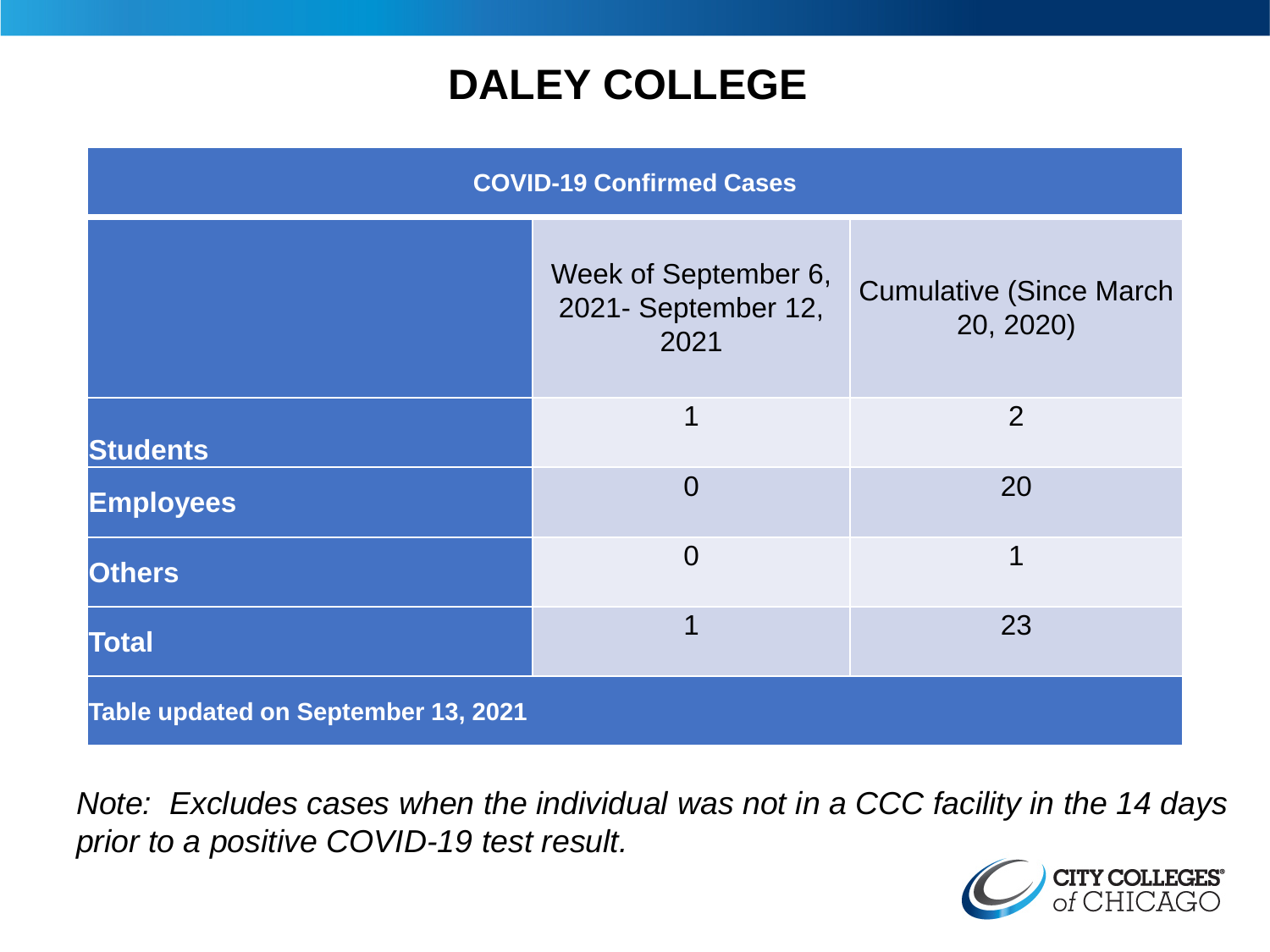## **HAROLD WASHINGTON COLLEGE**

| <b>COVID-19 Confirmed Cases</b>     |                                                     |                                              |
|-------------------------------------|-----------------------------------------------------|----------------------------------------------|
|                                     | Week of September 6,<br>2021- September 12,<br>2021 | <b>Cumulative (Since March)</b><br>20, 2020) |
| <b>Students</b>                     | 1                                                   | 9                                            |
| <b>Employees</b>                    | $\Omega$                                            | 12                                           |
| <b>Others</b>                       | $\overline{0}$                                      | $\overline{2}$                               |
| <b>Total</b>                        | 1                                                   | 23                                           |
| Table updated on September 13, 2021 |                                                     |                                              |

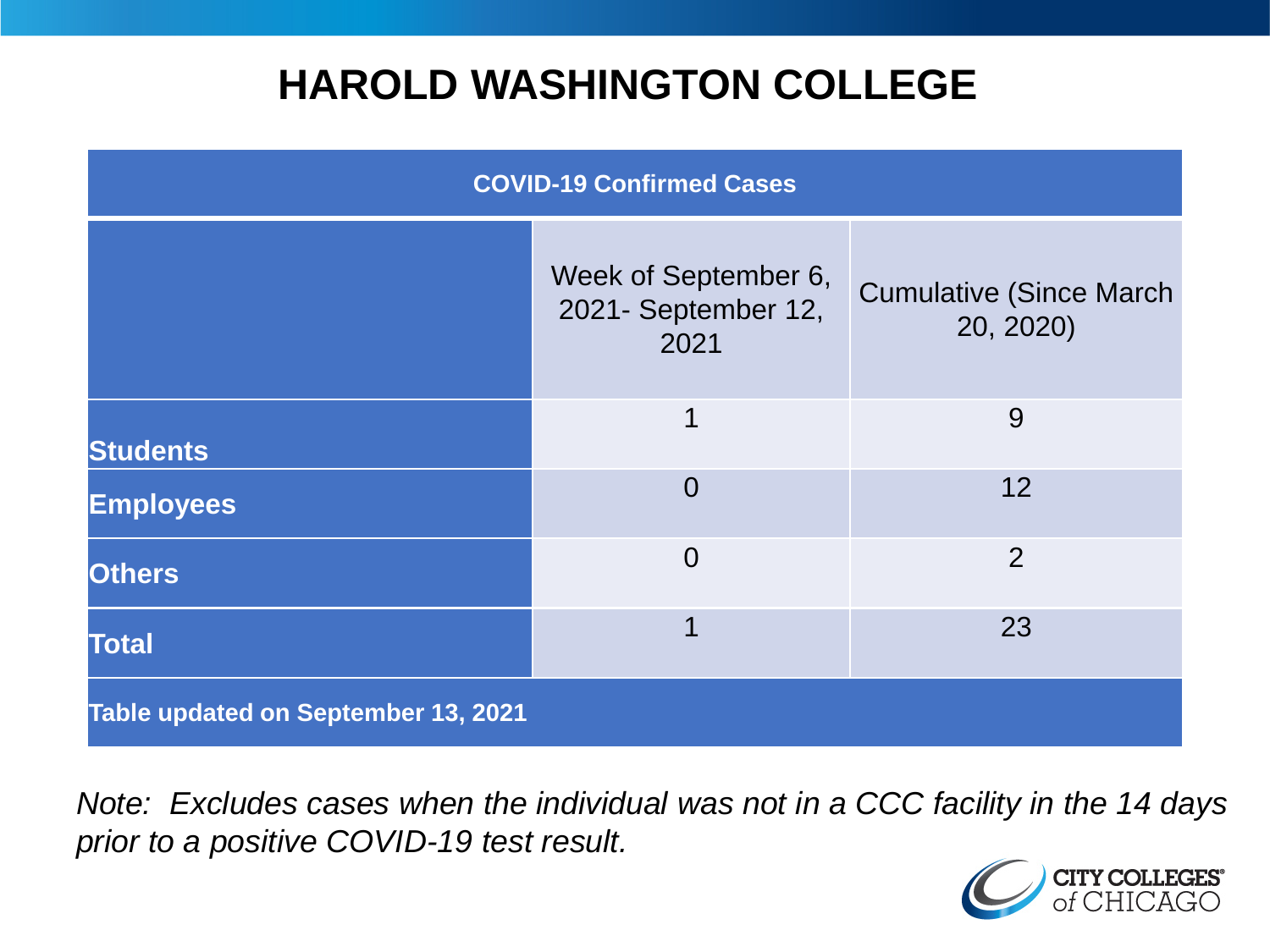## **KENNEDY-KING COLLEGE**

| <b>COVID-19 Confirmed Cases</b>     |                                                     |                                              |
|-------------------------------------|-----------------------------------------------------|----------------------------------------------|
|                                     | Week of September 6,<br>2021- September 12,<br>2021 | <b>Cumulative (Since March)</b><br>20, 2020) |
| <b>Students</b>                     | $\overline{0}$                                      | 8                                            |
| <b>Employees</b>                    | 1                                                   | 31                                           |
| <b>Others</b>                       | $\overline{0}$                                      | $\mathbf 1$                                  |
| <b>Total</b>                        | 1                                                   | 40                                           |
| Table updated on September 13, 2021 |                                                     |                                              |

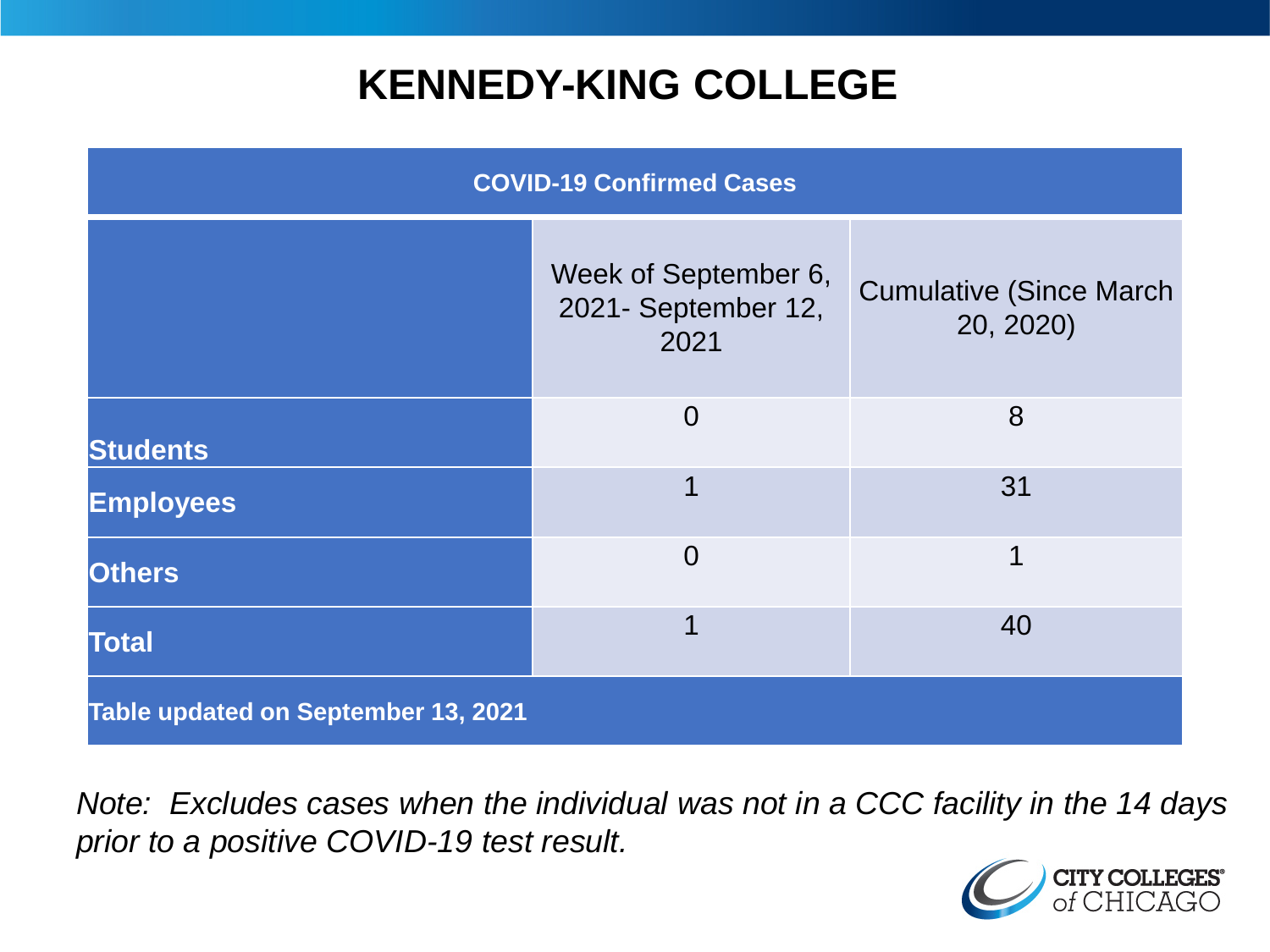# **MALCOLM X COLLEGE**

| <b>COVID-19 Confirmed Cases</b>     |                                                     |                                              |
|-------------------------------------|-----------------------------------------------------|----------------------------------------------|
|                                     | Week of September 6,<br>2021- September 12,<br>2021 | <b>Cumulative (Since March)</b><br>20, 2020) |
| <b>Students</b>                     | 2                                                   | 26                                           |
| <b>Employees</b>                    | $\Omega$                                            | 27                                           |
| <b>Others</b>                       | $\overline{0}$                                      | $\overline{2}$                               |
| <b>Total</b>                        | $\overline{2}$                                      | 55                                           |
| Table updated on September 13, 2021 |                                                     |                                              |

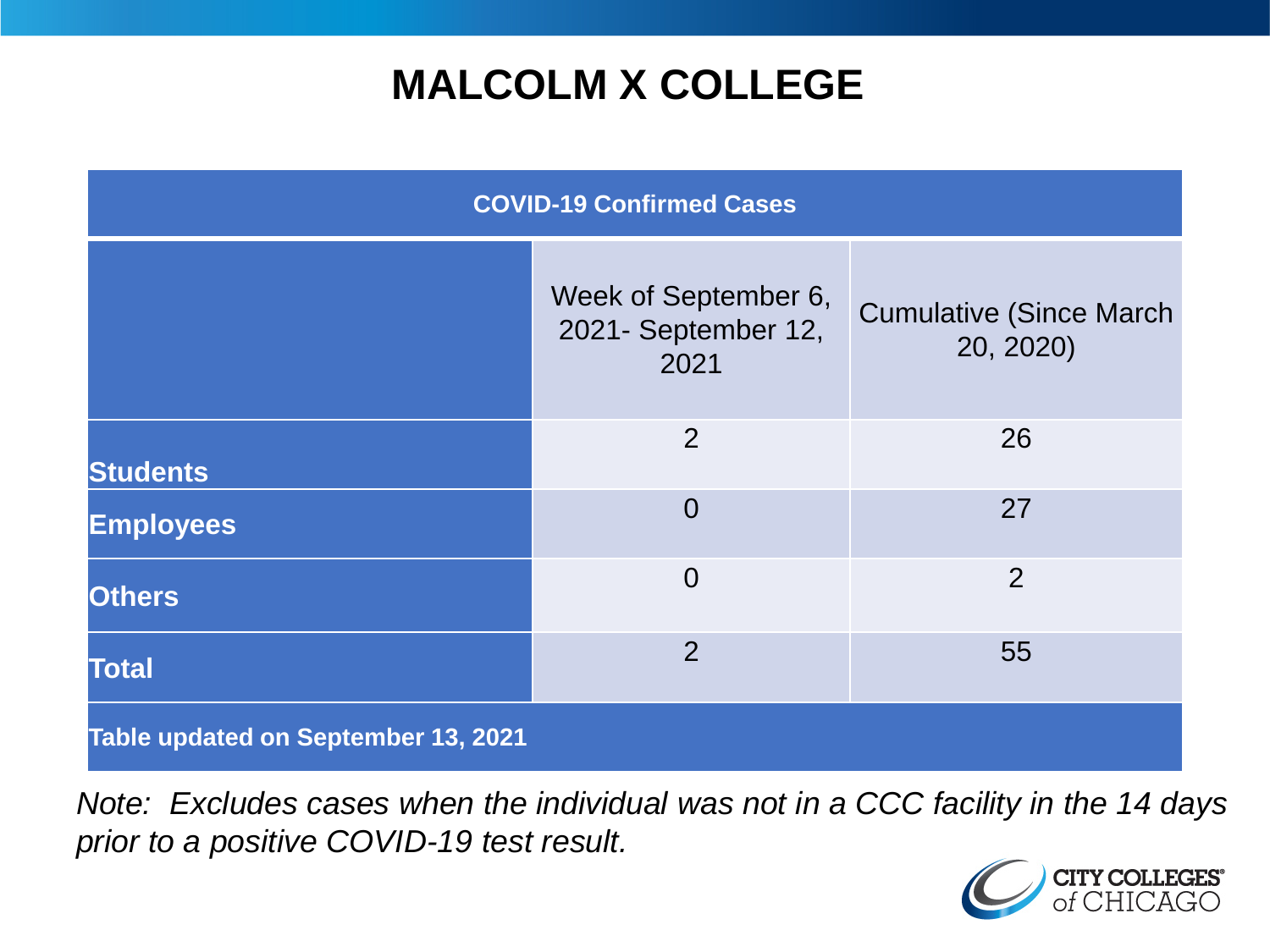# **OLIVE-HARVEY COLLEGE**

| <b>COVID-19 Confirmed Cases</b>     |                                                     |                                              |
|-------------------------------------|-----------------------------------------------------|----------------------------------------------|
|                                     | Week of September 6,<br>2021- September 12,<br>2021 | <b>Cumulative (Since March)</b><br>20, 2020) |
| <b>Students</b>                     | $\overline{0}$                                      | 2                                            |
| <b>Employees</b>                    | $\Omega$                                            | 21                                           |
| <b>Others</b>                       | $\overline{0}$                                      | 3                                            |
| <b>Total</b>                        | $\Omega$                                            | 26                                           |
| Table updated on September 13, 2021 |                                                     |                                              |

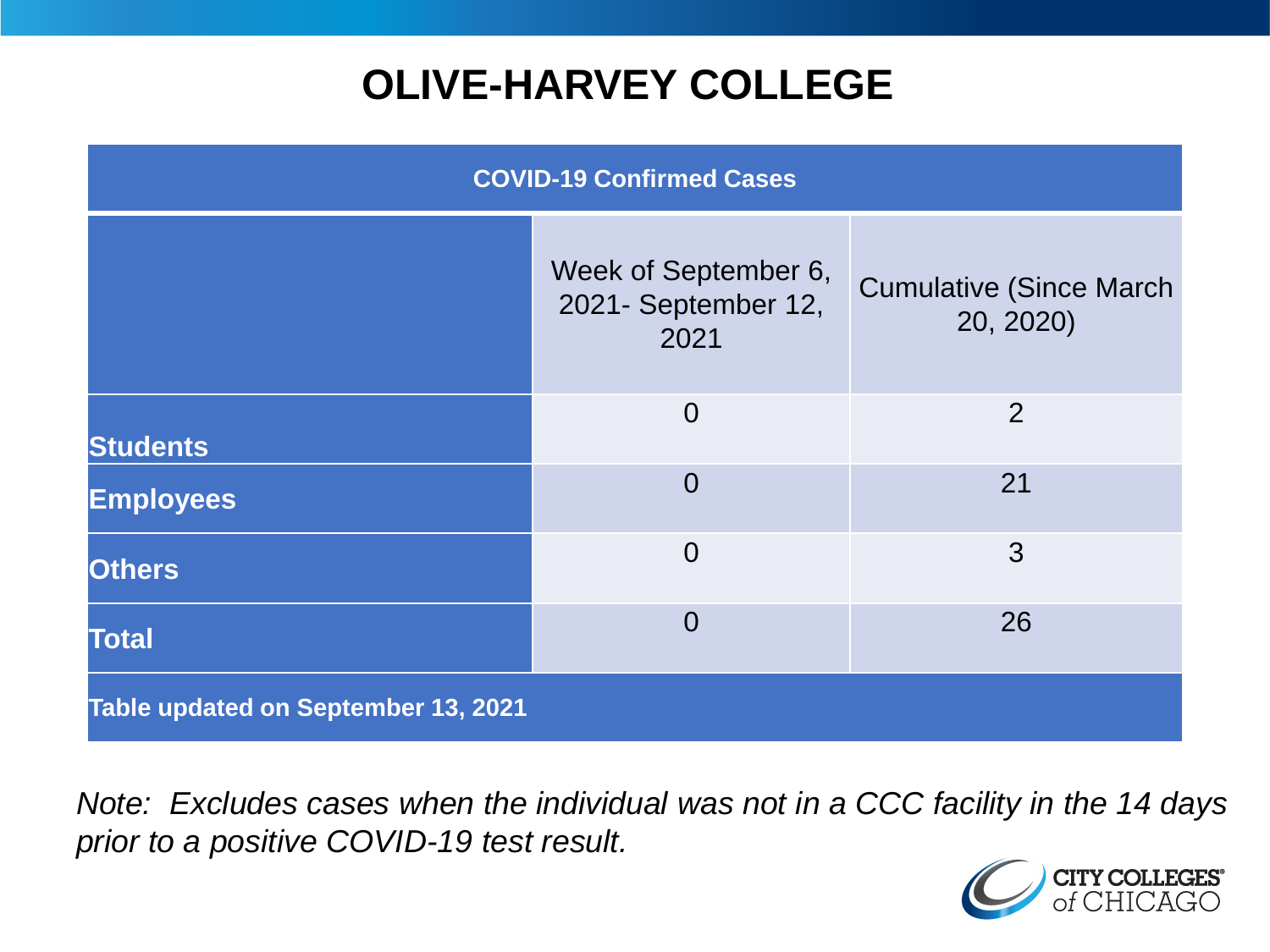## **TRUMAN COLLEGE**

| <b>COVID-19 Confirmed Cases</b>     |                                                     |                                              |
|-------------------------------------|-----------------------------------------------------|----------------------------------------------|
|                                     | Week of September 6,<br>2021- September 12,<br>2021 | <b>Cumulative (Since March)</b><br>20, 2020) |
| <b>Students</b>                     | $\overline{0}$                                      | 5                                            |
| <b>Employees</b>                    | $\overline{0}$                                      | 19                                           |
| <b>Others</b>                       | $\overline{0}$                                      | $\overline{0}$                               |
| <b>Total</b>                        | $\overline{0}$                                      | 24                                           |
| Table updated on September 13, 2021 |                                                     |                                              |

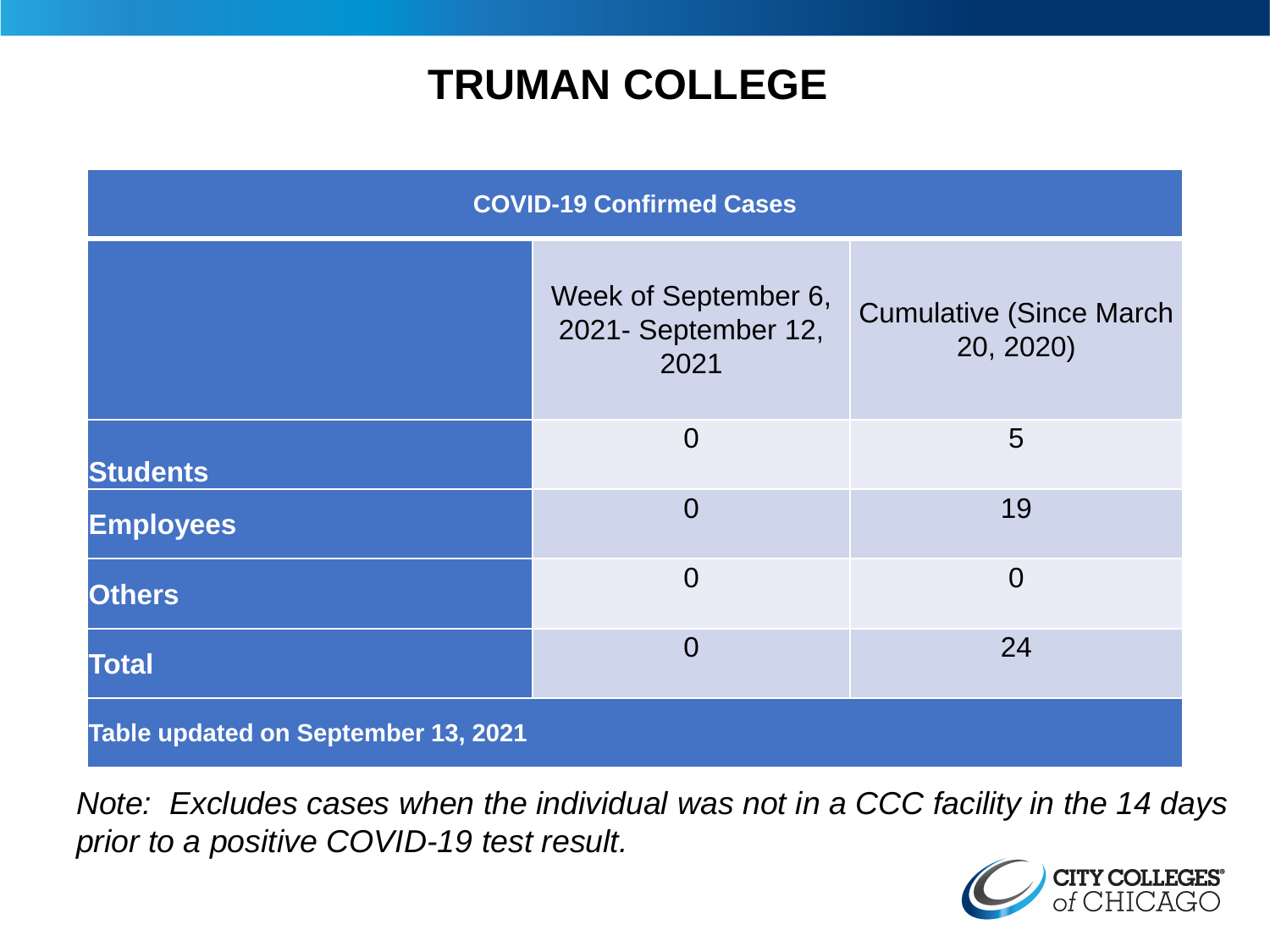## **WRIGHT COLLEGE**

| <b>COVID-19 Confirmed Cases</b>     |                                                     |                                              |
|-------------------------------------|-----------------------------------------------------|----------------------------------------------|
|                                     | Week of September 6,<br>2021- September 12,<br>2021 | <b>Cumulative (Since March)</b><br>20, 2020) |
| <b>Students</b>                     | $\overline{0}$                                      | $\overline{2}$                               |
| <b>Employees</b>                    | $\overline{0}$                                      | 17                                           |
| <b>Others</b>                       | $\overline{0}$                                      | $\overline{0}$                               |
| <b>Total</b>                        | $\overline{0}$                                      | 19                                           |
| Table updated on September 13, 2021 |                                                     |                                              |